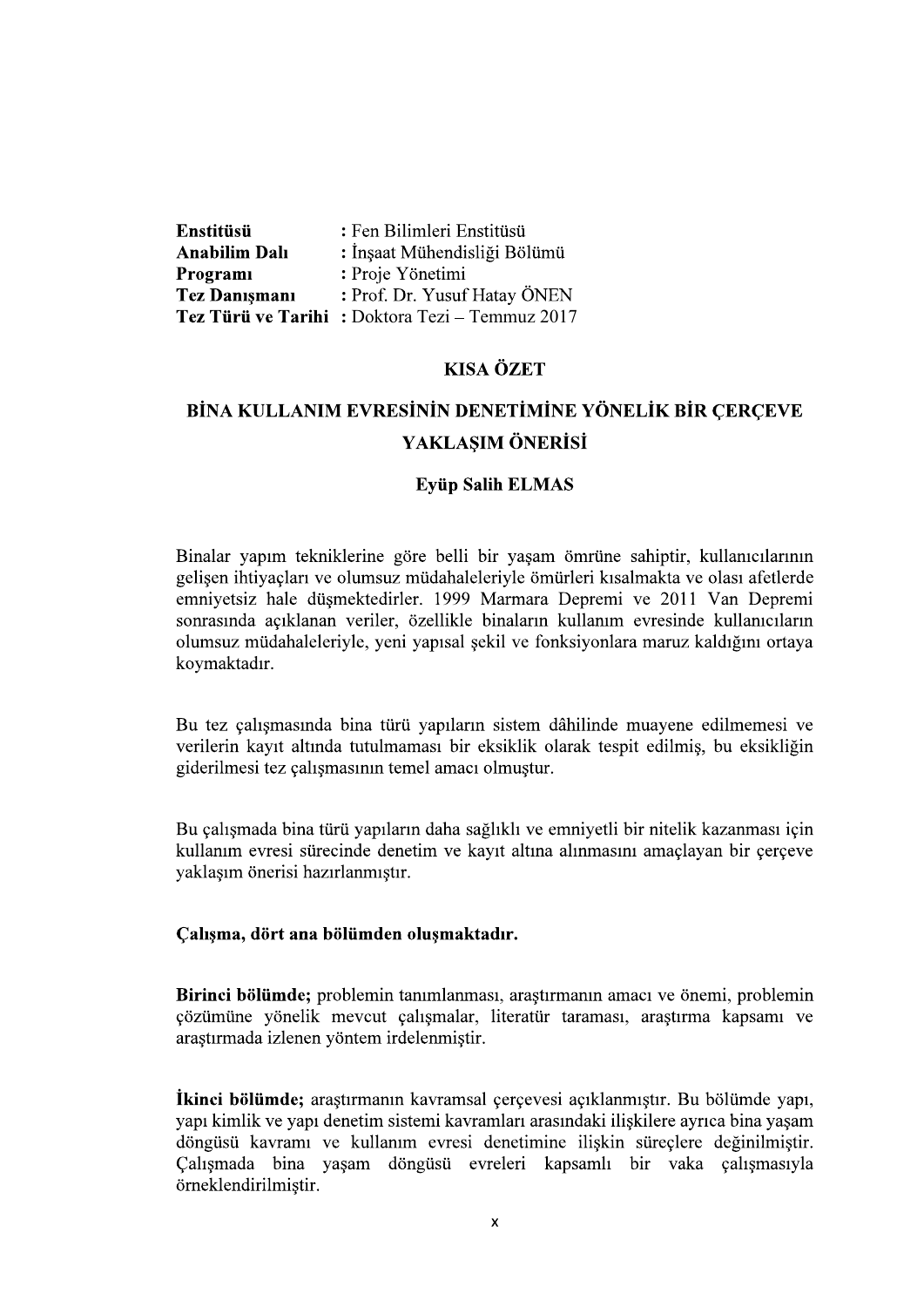Üçüncü bölümde; araştırmanın yöntemi ve araştırmada kullanılan teknikler açıklanmıştır. Araştırmanın ilk aşamasında durum çalışması ve eylem araştırması süreclerinde toplanmıs olan veriler, içerik analizine tabi tutularak denetim süreci için geçerli olacak kriterler belirlenmiştir. . Durum çalışması ve eylem araştırmaları birbirini takip eden farklı iki dönem içerisinde 7 akademisyen ve 5 sektör uzmanının katılımıyla gerçekleştirilmiştir. Bu aşamada kriterler belirlendikten sonra ikinci aşamada Delphi tekniği kullanılarak üç turdan oluşan bir çalışma neticesinde akademisyenler ve sektör uzmanları arasında bir önceki asamada belirlenen bu kriterlere ilişkin görüş birliği sağlanmaya çalışılmıştır Delphi tekniği ile yürütülen çalışmaya inşaat sektöründe yapı ve yapı denetimi alanlarında bilimsel çalışmaları olan 12 akademisyen ile İstanbul ilindeki belediyelerin imar müdürü veya teknik baskan vardimeisi pozisyonunda olan 19 sektör uzmanı toplam 31 uzman/akademisyen katılmıştır. Durum çalışması ve eylem araştırması süreçlerinde veri toplama aracı olarak; yarı yapılandırılmış görüşmeler, doğrudan gözlem ve literatür taraması kullanılmıştır. Toplanmış olan veriler frekans skorları ve yüzdelik dilim analizine tabi tutulmuştur. Delphi tekniği ile yürütülmüş olan çalışmada, katılımcılardan daha önce belirlenen kriterleri besli likert ölçeğine göre değerlendirmeleri istenmistir. Bu islem için birbirini takip eden iki Delphi anketi kullanılmıştır. Delphi anketleri aracılığıyla toplanan verilerin analizinde genel aritmetik ortalama, standart sapma değeri, medyan (ortanca), mod (tepe değer), yüzde, frekans, minimum ve maksimum değer katsayısı kullanılmıştır.

Görüş birliği tanımında genel ortalama, medyan, standart sapma katsayısı değerleri dikkate alınmıştır. Durum ve eylem araştırması süreçlerinde yaklaşık 35 saat belirlenmiş akademisyen/uzmanlarla görüşme yapılmış, konuyla ilgili 79 farklı kaynak, içerik analizine tabi tutulmuştur. İçerik analizi sonucunda 7 alt başlık altında toplam 86 adet yeterlilik ifadesi ortaya çıkarılmış, yapılan çalışma neticesinde 86 adet yeterlilik ifadesinden 64 adeti üzerinde uzmanlar arasında görüş birliği sağlanmıştır. Arastırmanın sonucunda bina türü yapıların kullanım evresi denetimi için gerekli olan kriteler 7 ana kategoride toplanmıştır.

Son bölümde ise; bu kriterlerin birleştirilmesi ve formülize edilmesi neticesinde, bina türü yapıların kullanım evresi denetimi için bir çerçeve yaklasım modeli önerilmiştir. Bu sayede, binaların nitelikli ve uzun ömürlü olmalarını sağlamak, resmi idarelerin denetimini kolaylaştırmak, bina kullanıcılarının emniyetli bir binada yaşamalarını sağlamak amaçlanmıştır.

Araştırma neticesinde oluşturulan çerçeve denetim modeli Çevre ve Şehircilik Bakanlığı ve Yerel İdareler tarafından kullanıldığı taktirde bina kullanıcılarının farklı nedenlerle gerçekleştirecekleri olası müdahaleleri denetim altına alarak mevcut problemlerin çözümüne inovatif ve etkin bir kontrol sağlanacağı ve sektörde önemli bir eksikliği gidereceği değerlendirilmektedir.

Anahtar Kelimeler: Kullanım Evresi, Bina Denetimi, Delphi, Sürdürülebilir Bina, Bina Yaşam Döngüsü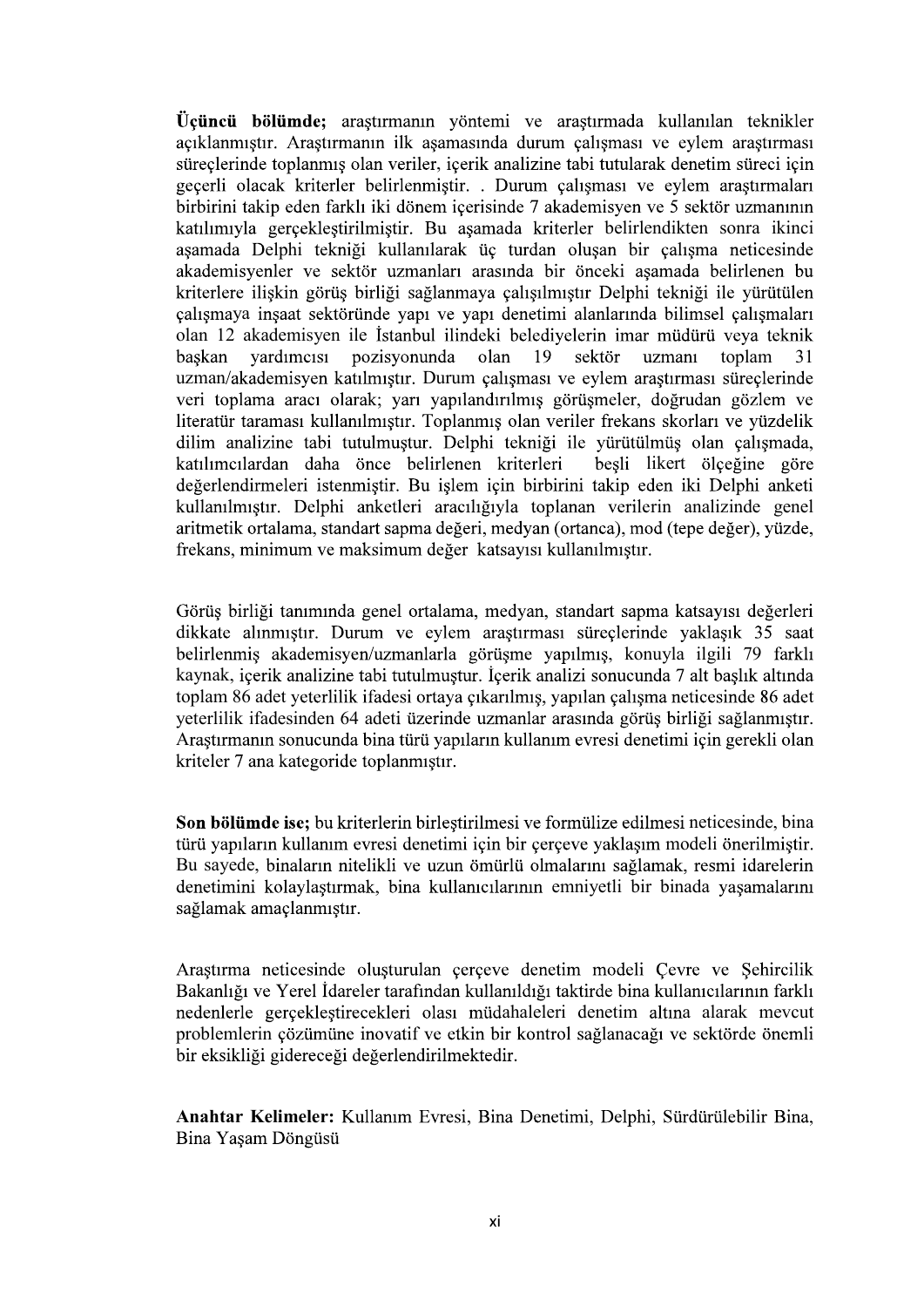| <b>University</b>                               | : Istanbul Kültür University      |
|-------------------------------------------------|-----------------------------------|
| Institute                                       | : Institute of Sciences           |
| <b>Department</b>                               | : Department of Civil Engineering |
| Programme                                       | : Project Management              |
| <b>Supervisor</b>                               | : Prof. Dr. Yusuf Hatay ÖNEN      |
| <b>Degree Awarded and Date: PhD - July 2017</b> |                                   |

#### ABSTRACT

# A PROPOSAL OF A FRAMEWORK APPROACH FOR THE CONTROL OF BUILDING USE PHASE

### **Eyüp Salih ELMAS**

Buildings have a certain life span according to their construction techniques, their lives are shortened by the evolving needs of their users and negative intervention, so making them insecure in potential disasters. The data revealed after Marmara Earthquake in 1999 and Van Earthquake in 2011 suggest that the buildings are exposed to new structural shapes and functions, especially with the negative intervention of users in the use of the buildings.

In this thesis study, it has been identified as a deficiency that building type structures are not examined within the system and the data are not recorded, the main aim of the thesis has been to eliminate this deficiency.

In this study, it has been prepared a framework approach that aims to control and keep records in the process phase in order to gain more healthy and safe quality of building type structures.

#### The study consists of four main parts.

In the first part; describing the problem, purpose and importance of the research, current studies for solving the problem, literature review, the content of the research and the method used in research are studied.

In the second part; the conceptual framework of the research has been discussed. In this part, building, building identity and theirrelationship with the concepts of building